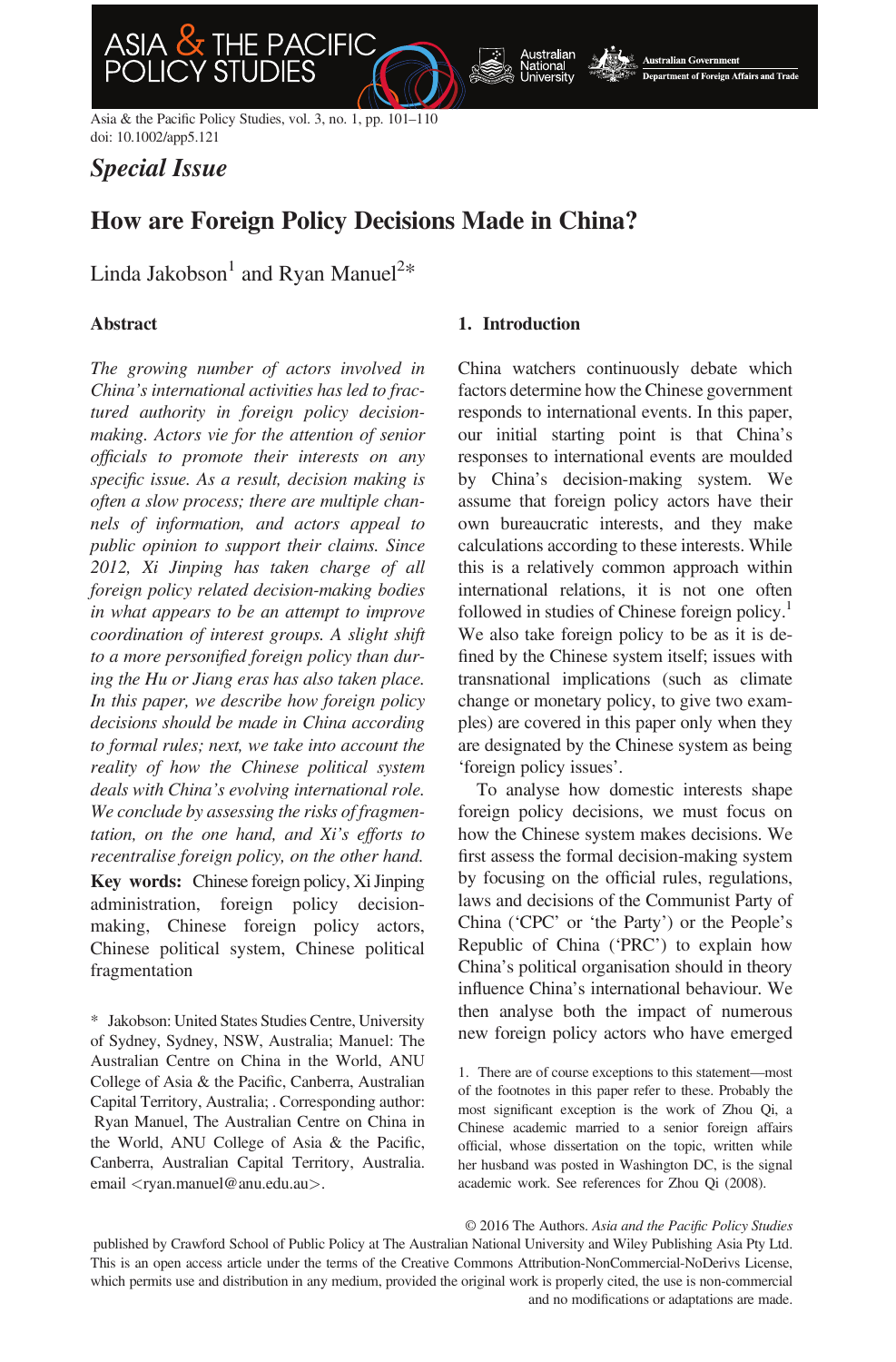as a result of China's changing global role and the informal norms of behaviour that have developed between these actors. We conclude by assessing trends in foreign policy decision making under Xi Jinping's leadership.

We draw on an extensive body of interviews, case studies, workshops, dialogues, research of Chinese-language and Englishlanguage sources and relationship mapping to shed light on how various actors influence China's international behaviour. This method is based on a number of previous works separately written by the authors.

## 1.1. China's Formal Security Policy Decision-Making Structure

We begin with the assumption that domestic political considerations can influence foreign policy decisions.2 There are some analytic advantages in placing the foreign and security decision-making areas in a domestic context. The formal rank and authority of different bodies within Chinese domestic politics are relatively well established. Rank consciousness dictates the way that officials and their agencies interact with each other.

Almost all members of the bodies charged with implementing any policy are first and foremost members of the CPC. The Party's power is paramount. The Party's highest body ranks higher than the highest State body's rank; the Party outranks all sectors of the State, including government departments; the Party controls the use of force through the People's Liberation Army (PLA), which is an armed wing of the Party rather than a conventional state army, and the Party controls the consultative mechanisms of the state, which are designed to reflect popular opinion.

Within the formal Party decision-making system, implementation is meant to occur in a

2. As Gourevitch argues, 'The international system is underdetermining. . . . The environment may exert strong pulls, but short of actual occupation, some leeway in response to that environment remains. The explanation of choice among the possibilities therefore requires some examination of domestic politics.' Peter Gourevitch (1978). The second image reversed: the international sources of domestic politics. International Organization, 32, p. 900.

structured way. Orders are passed down from level to level. While an individual can make a decision to do something, he/she must have recourse to an order from a higher level allowing him or her to act.

The Party's 87 million-odd members officially communicate according to a structured system governing contact throughout different levels of the Party hierarchy. Each political level must coordinate the different interests and agencies involved in a given order from above. Each level can then issue its own orders downwards to the next level. There are different types of orders, and each type of order has a different level of authority. The rank of the body that issues the order affects the authority of the order. This system of authority is outlined in an array of official documents that outline the different ranks and classes of positions in the Chinese system.3 These rules shape how different actors and interests compete for policy influence. The following section will outline the bodies responsible for setting these rules and making the most authoritative foreign policy orders.

### 1.2. The Rule-Makers

The Communist Party of China and the Government of the People's Republic of China have separate decision-making structures although some entities overlap in function, authority and even personnel. Therefore, within the formal Chinese political system, decisions are made along dual tracks: the Party track and the State track. From the point of view of understanding how the political system works, there are three major coordination bodies of interest: one within the Party and two within the State.

The CPC Central Committee is the leading Party coordination body. Because the Party

<sup>3.</sup> Party rank is outlined in The Secretariat Bureau of the State Council General Office (1998) Zhongyang zhengfu zuzhi jigou (The Apparatus of the Chinese Central Government), Gaige chubanshe: Beijing; state rank is available through various state websites and portals. See also Susan V. Lawrence and Michael F. Martin (2013), Understanding China's Political System, Congressional Research Service: Washington DC.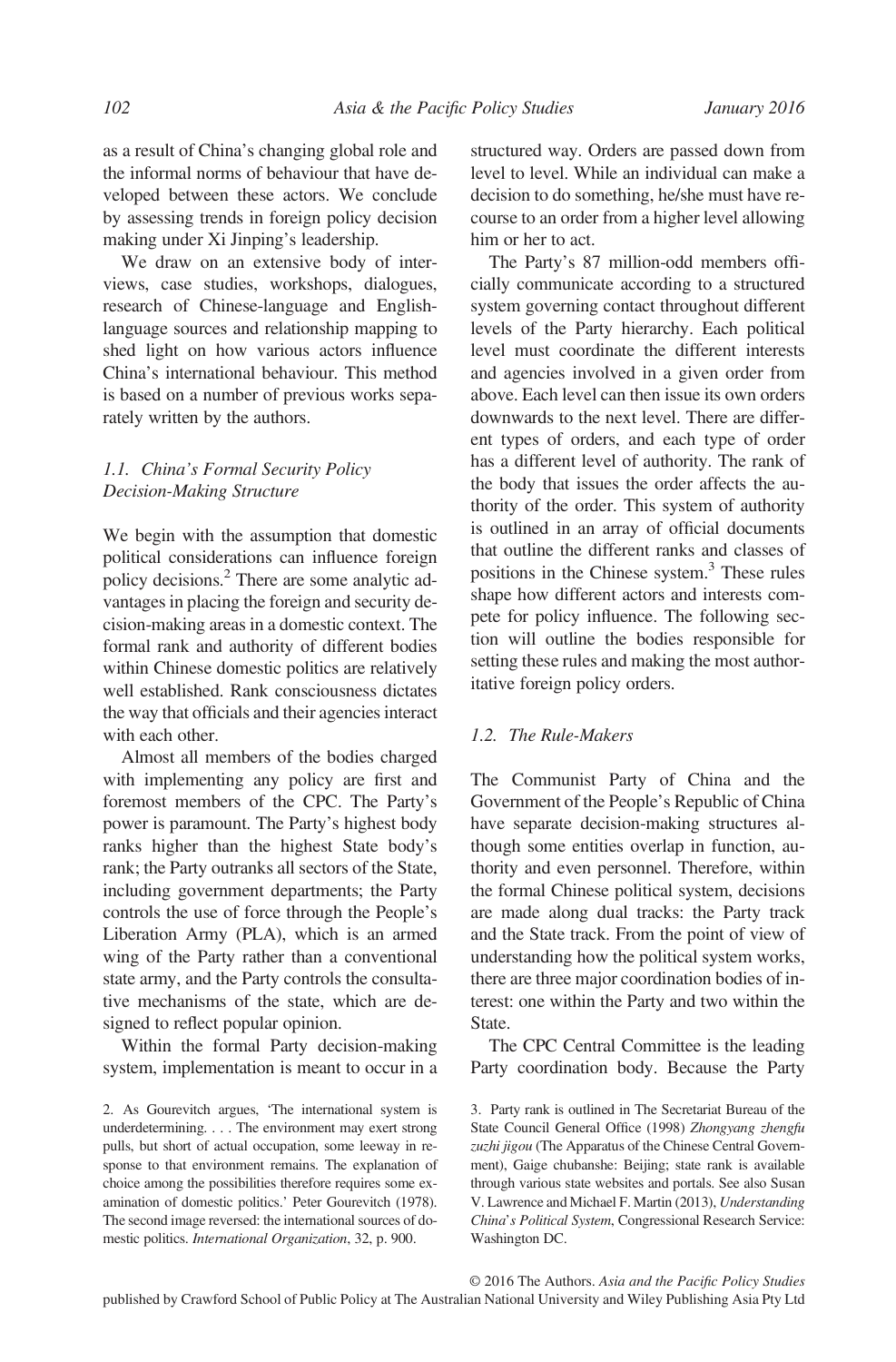reigns supreme, the Central Committee is also the most important body in the Chinese system. The Central Committee's 205 members are assigned to the most important positions in the Chinese government and represent China's most powerful 195 men and ten women.

The second major coordination body is the State Council to which the Central Committee has bestowed the day-to-day administration of the country. The State Council—China's 'cabinet'—is headed by a state premier, who plays a role similar to that of a prime minister, and who, with a number of vice-premiers and councillors, oversees a government system. The State Council controls a wide array of central bodies of lower rank, including commissions, ministries, administration bodies and central organisations (such as hospitals or state-owned enterprises).

The third noteworthy coordination body, though less important than the Central Committee or the State Council, is the National People's Congress. The National People's Congress is a parliament-like entity that in principle oversees the State Council. In reality, its power is limited although in recent years it has become noteworthy as a body that permits a relatively free discussion of important legislation under consideration.

Because each of these major coordination bodies meets rarely, usually annually, they delegate their decision-making powers to executive sub-committees who meet more regularly. The overwhelmingly most important decision-making body is the CPC Politburo Standing Committee, whose seven members derive from the 25-member Politburo, who in turn are the most powerful members of the Central Committee.

While these major coordination bodies meet in full but rarely, they matter enormously for two reasons. First, the decisions made by their respective smaller executive groups determine how the country actually is governed. Second, the full bodies determine the rank of different individuals, and thus the degree of importance of different interests within the Chinese system. The importance of an issue often can be gauged on the basis of the rank of the person responsible for it. The roles of individuals

change according to the position that the Party places them in, and both individuals and roles are rotated regularly. Individuals generally derive their rank—and their clout—ex officio. So one's rank within the system as an individual is not only the measure of one's position in the system, but also a powerful indication of the power one's organisation or interest area holds within the system. For example, when Xi Jinping travels overseas, people who are from a Western political system's perspective appear to be advisors (such as Li Zhanshu and Wang Huning) rank more highly and are treated according to protocol in a more senior manner than the highest ranked foreign affairs professional, the State Councillor in charge of foreign affairs (Yang Jiechi) or the Foreign Minister (Wang Yi). Li, who heads the General Office of the CPC, and Wang Huning, who heads the CPC Research Office and is also a Politburo member, have greater status, rank and power in the Chinese system than Yang or Wang Yi because of their higher Party rank.

# 1.3. Major Bodies in the Foreign Policy Decision-Making Structure

The ultimate decision-making body on crucial foreign policy issues (and any other issue of utmost relevance) is the executive committee of the Central Committee, called the Politburo Standing Committee (PSC). The PSC oversees consequential decisions affecting China's major relationships, including the United States, Japan, Russia and North Korea. The PSC also has to deal with emergencies or international crises, such as border skirmishes or international incidents. While one assumes that there are a number of so-called 'point men' on the PSC covering various strategic issues—Wang Qishan on Sino-US relations, Li Keqiang on the European Union and Zhang Dejiang on North Korea for example—with the exception of PSC chair Xi Jinping, none of the other members have specific foreign policy responsibilities.

Shifts or changes in policy and long-term decisions that demand lengthier and possibly numerous discussions can be taken up in the Politburo. Additionally, the Politburo has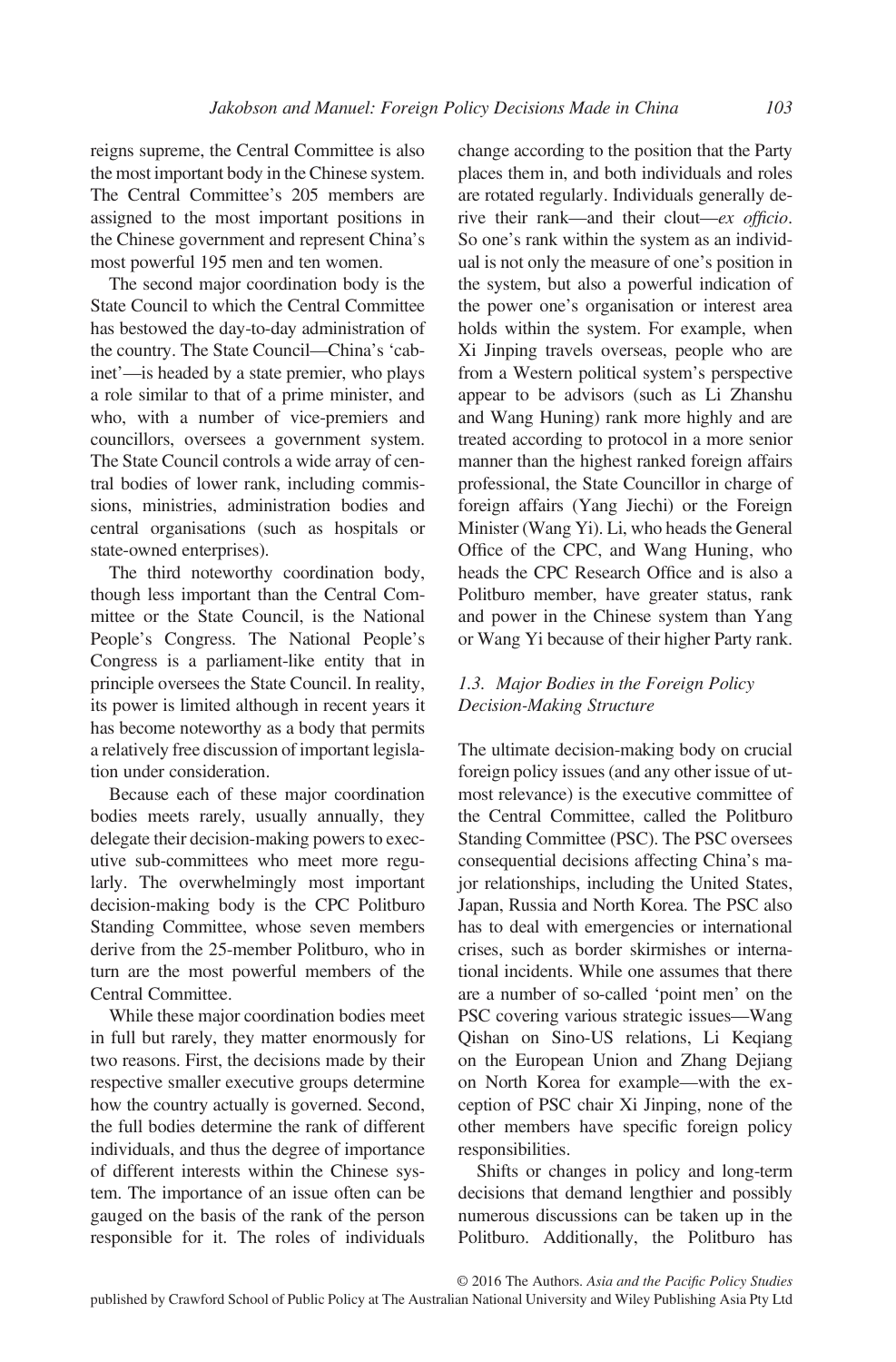regular 'study sessions'; these serve as a platform for the leadership to promote new policies or directions. These study sessions are meticulously orchestrated. The topics of the sessions are then publicised widely. The current Politburo has held 22 study sessions since late 2012, five of which have had international relevance. (People.cn 2015)

All significant changes in direction of strategic policy, or of the rules governing policy creation, are to be officially endorsed by the Central Committee. But it only meets once a year. So matters are more likely to be discussed in the PSC (or Politburo), who are presumed to meet roughly weekly and fortnightly, respectively (Cabestan 2009). Decision making remains secretive in China, especially at the pinnacle of power; for example, the meeting dates and the agendas of the PSC are very rarely made public.

Some analysts argue that the Politburo and Central Committee shun challenging a consensus already reached by the PSC. The closed door, consensus-based nature of Chinese decision making, makes the veracity of this statement difficult to test. But actors within the PSC and Politburo certainly have some unofficial veto powers. Constitutionally, and in practise, China follows the process of 'collective leadership', and so, in theory and presumably in practise too; major decisions can be vetoed should a coalition be formed that is strong enough to overturn any dissent from others.

Further complicating any attempt to understand the Chinese decision-making system is the existence of 'Leading Small Groups' (LSGs) (中央领导小组 zhongyang lingdao xiaozu) or committees to advise the leaders on how they should proceed on any given issue of interest. The most important LSGs are attached to the Central Committee, and through that, report to the PSC.

Leading Small Groups can be established to look into any issue—there were leading small groups for the 2008 Olympic Games for example—, and they function both as coordination mechanisms for different state and Party interests, and as bodies to implement central directives. The LSGs rank is usually dependent on the rank of the body that established the LSG,

and on the rank of the most senior member of the LSG. Again, rank is determined by the individual. So the more powerful the head of the LSG, the more powerful the LSG is seen to be, and the more able it is to prosecute its coordinated interest within the Chinese system. Foreign policy has powerful LSGs compared with other groups within the system as foreign policy LSGs are headed by the General Secretary (Xi Jinping).

#### 1.4. The Warring Entities

Historically, the military establishment has been an important interest group in the Chinese political system, and it continues to wield substantial clout. Whether the military would like to have a greater role in foreign policy, decision making is not the focus of this article. However, what is important to note is that the Party leadership upholds a decision-making system that keeps the military at arm's length from political decision making. The military has a completely different governance structure than other areas of the Chinese state. This provides it with a good deal of autonomy over its own professional and operational activities. At times, this autonomy can itself influence foreign policy. An example can be seen in the 2007 anti-satellite missile test, which was conducted by the military without a coordinated Chinese position being agreed upon in advance with the civilian establishment. The Ministry of Foreign Affairs (MFA) was not able to verify the test or provide any comment until more than a week later.

The military does not necessarily strive to influence foreign policy decision making. Many depend on the issue at hand, and whether the issue is related to national security. If we judge the role of the PLA solely based on the rank and position of the individuals who are members of the LSGs, PLA members are often included to relay information, either between the military and civilian foreign policy establishments or within the PLA. For example, one of the ex officio military members of the foreign policy-related LSGs is usually an expert in dealing with the outside world from a military perspective.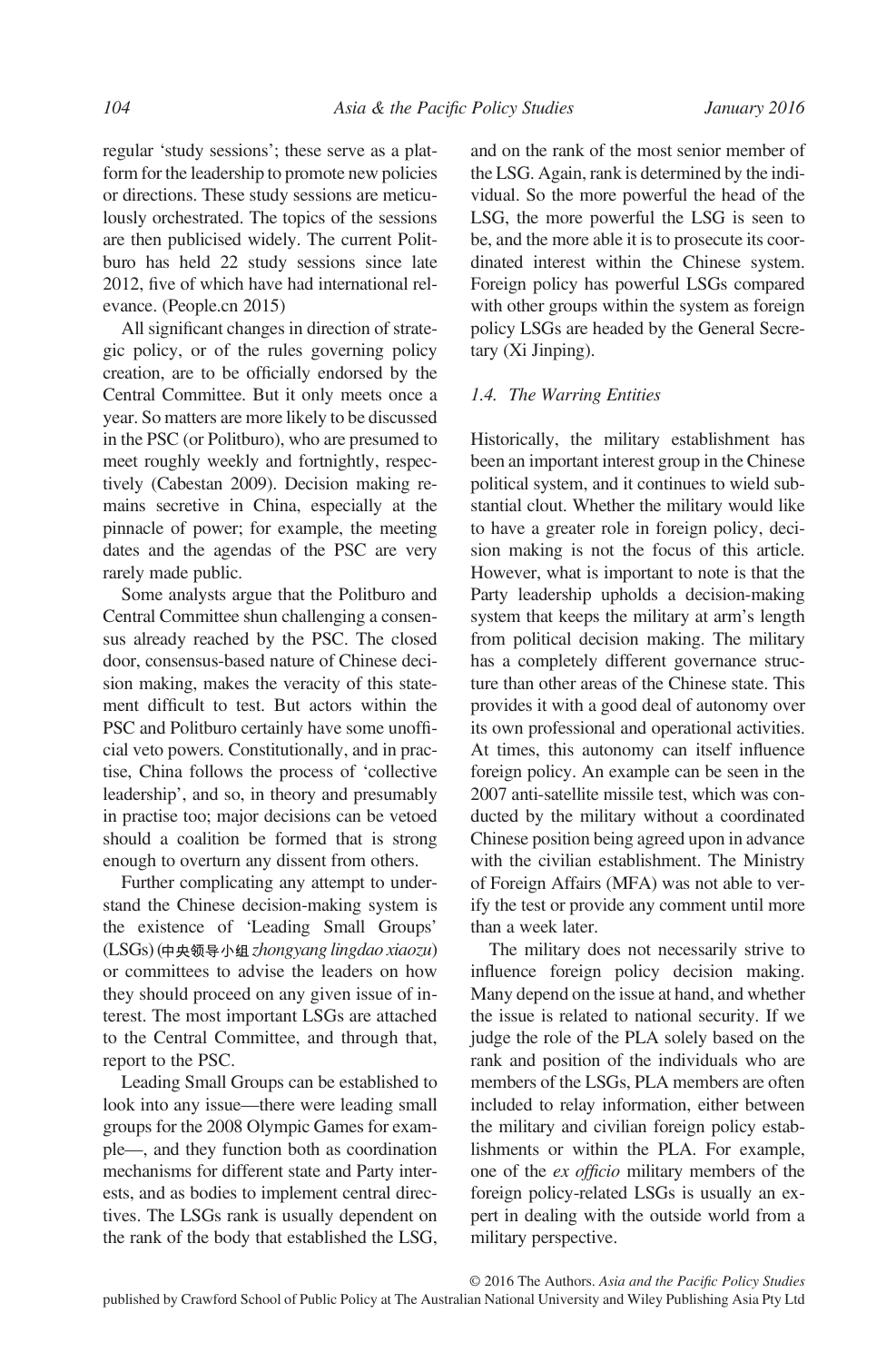As its international commitments have grown, the Chinese system has increasingly had to put more effort into shaping its public image. Indeed, propaganda bodies play a central role in Chinese foreign policy. All of the major LSGs dealing with foreign or security decisions have a representative (or two) from the propaganda organs of the Party. These representatives tend to outrank the members of the foreign policy establishment within the LSGs.

The importance attached to propaganda in the Chinese political system is intertwined with the CPC's challenge in dealing with a transforming international environment in which China is active. These difficulties will be examined more in the following section. But it is important to note here that the Chinese system strives to solicit the skills it needs to undertake its international commitments with the entities that are already in place. This need to 'retrofit old organisations' for new tasks can be seen clearly in foreign affairs. For example, in the foreign affairs arena, there are at least three basic bureaux that are each responsible for elements of foreign policy.

The first is the Party's own International Department (CPC ID), formerly the International Liaison Department. Initially, this department solely managed relations with overseas communist and socialist parties. However, with the opening and reform of China in the 1970s and 1980s, the CPC ID's role changed. Today, it manages links to foreign political parties and movements. The CPC ID is instrumental on decisions pertaining to China's relations with North Korea, Cambodia and Vietnam.

The major state bodies are the MFA, and the Taiwan Affairs Office. The MFA is responsible for government-to-government relations with other states around the world. It fulfils the usual role of a foreign ministry in a government, with the caveat that the dominant position of the Party at the expense of the Chinese State makes the MFA weaker than in most nations. The Taiwan Affairs Office is in charge of preparing policy, negotiations and agreements with what Mainland China calls the 'Taiwan authorities'.

Despite these three bodies that all work on foreign affairs, new issues regularly arise in international events that appear to fall between the cracks of China's existing foreign affairs system. In the case of these new issues arising, new bodies can be formed that combine different interests in foreign affairs. An example is the State Oceanic Administration, restructured in 2013. This second-tier entity, under the Ministry of Land and Resources, focuses on China's maritime environment. Since 2013, it has also been administratively in charge of a consolidated Chinese Coast Guard though the Ministry of Public Security appears to have the upper hand in operational control (Jakobson 2014, pp. 16–18). The relationship between this State Oceanic Administration, the Ministry of Public Security and the foreign policy system remains unclear.

As China's international activities have increased, nearly every ministry in the Chinese system has developed interests in foreign affairs in some way. For example, a recent report by one of the authors noted the following interests in maritime affairs alone: the Ministry of Public Security; the Ministry of Defence; the Fishing Administration under the Ministry of Agriculture; the State Oceanic Administration under the Ministry of Land and Resources; the Maritime Safety Administration under the Ministry of Transport; the Ministry of Environmental Protection; General Administration of Customs; the Ministry of Science and Technology; the National Tourism Association; the Ministry of Industry and Information Technology; and, senior to them all, the National Development and Reform Commission that is responsible for economic development generally and resources in particular. To that could also be added the Ministry of State Security and the State Asset and Supervision Administration Commission, which oversees the major state-owned enterprises, including the oil firms.

# 1.5. Old System, New World: Problems of Chinese Foreign Policy Making

Within this plethora of different actors and interests lies the heart of problems with China's foreign policy decision making. Nominally, each agency understands that its work

© 2016 The Authors. Asia and the Pacific Policy Studies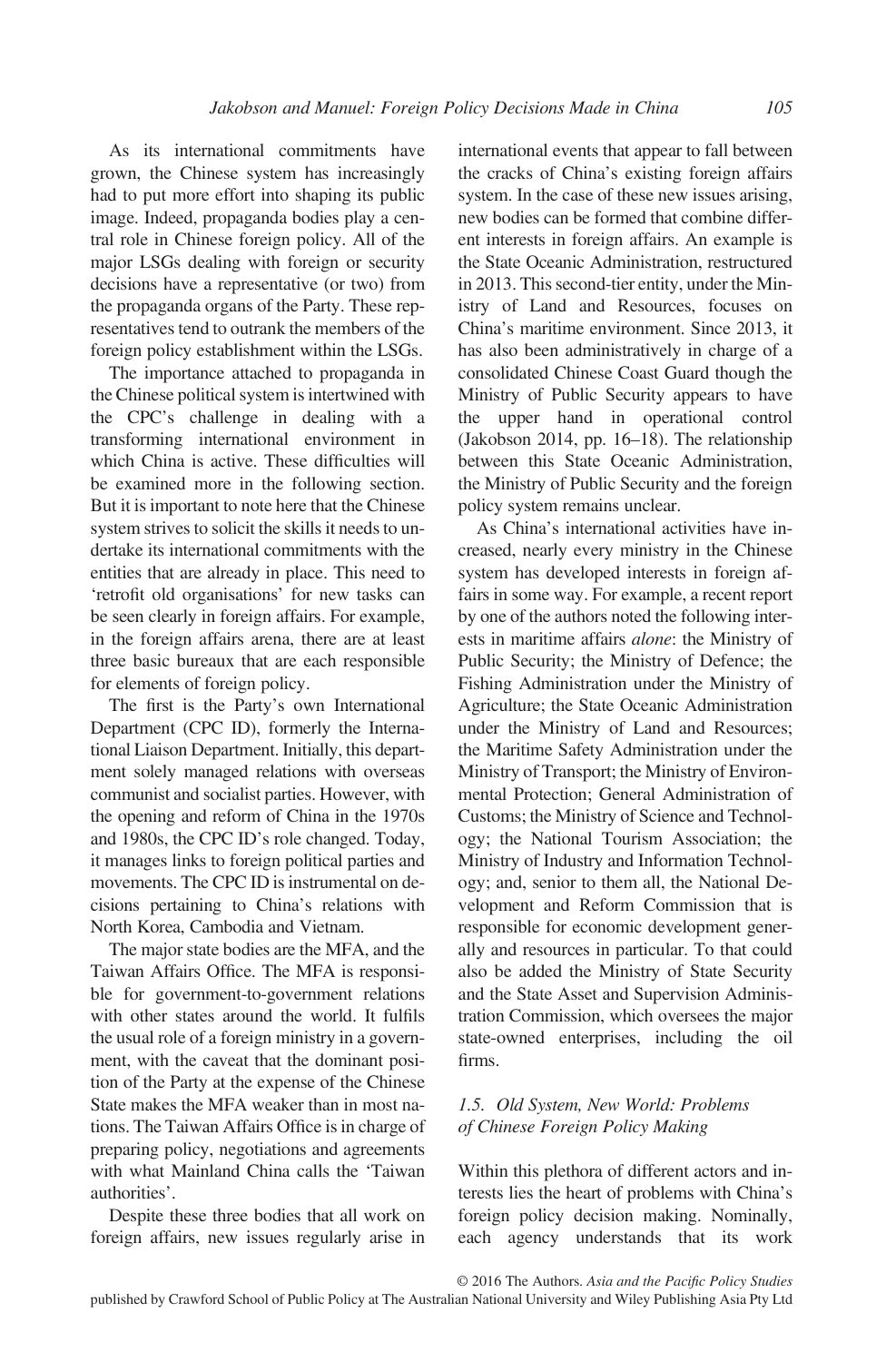represents only a fraction of China's broad national interests, but when it comes to creating policy, each agency sees itself as the only (or the most important) representative of the whole picture.

All foreign policy actors claim to operate in the name of China's national interests—and thus almost all actions can be justified. The Ministry of Commerce promotes China's prosperity; the People's Liberation Army defends China's sovereignty; the oil companies ensure China's energy security; local governments raise living standards; netizens uphold China's dignity, and so on. When this is combined with the natural bureaucratic instinct of ensuring sufficient resources for one's department, conflations of interest can emerge. For example, the PLA is prone to exaggerate the tensions over maritime interests to ensure sufficient funding for new vessels and aircraft; and in doing so, it is likely to find a natural ally in the one or more of the national oil companies aspiring to explore resources in contested waters.

Many of the actors within the foreign policy system hold similar ranks, which mean they cannot issue orders to each other.<sup>4</sup> So while the MFA can make its own rules and expect all MFA staff to follow these rules, that has no impact on any other ministry—who are able to make their own rules. Only an order from above, from a higher-ranking body, can override a decision. Consequently, many actors in the Chinese foreign policy system compete for the favour of higher-ranking bodies. In the case of major issues with regard to foreign affairs, that often means competing for the favour of the Party General Secretary, Xi Jinping.

This competition can be vicious. Other analysts have described the wide array of commissions, ministries and state administrative and regulatory bodies under the State Council as 'a fractious, highly competitive group of institutions with sometimes overlapping jurisdiction' (Lawrence 2013, p. 30).

Foreign affairs are not immune to this infighting. Indeed, the fact that so many different types of actors are able to influence foreign policy may actually exacerbate the problem. These actors include senior CPC officials who hold no government position, senior officials in ministries, agencies and provincial governments, senior officers in various PLA units and CEOs of large state-owned resource companies. Five provincial leaders are Politburo members and outrank all senior Chinese government foreign affairs officials. People with regular personal access to the Party General Secretary or his aides—senior military leaders, CEOs of large state-owned enterprises, academics or even personal friends—can all seek to have their voices heard. And this is but a shortlist of what is an ever-growing group of actors; indeed, provincial leaders, fishermen, tourist agencies and dumpling factories have all had an impact on China's foreign policy over the past decade.

These internal politics are complicated by the lack of status accorded to the State Councillor on Foreign Policy (currently Yang Jiechi). As a State Councillor, Yang may be the highest foreign policy professional, but he is outranked in general Party status by at least 30 other people and is at the same rank as around 20 other people.

Interestingly, the rank and status given to foreign policy professionals have diminished as China's foreign policy obligations have grown. State Councillors in charge of foreign policy are today unlikely to be able to ensure that senior decision makers heed their advice in internal disputes over policy direction. Yang is more likely to be able to gain sway through his role as the head of the Foreign Affairs Office, which is responsible for managing the affairs of the Foreign Affairs and National Security Leading Small Groups. The responsibilities of the Foreign Affairs Office, which include drafting meeting agendas and controlling the flow of documents to senior leaders, may provide Yang with greater bureaucratic power

© 2016 The Authors. Asia and the Pacific Policy Studies

<sup>4.</sup> For example, the five so-called super-ministries, formed out of a 2008 administrative reform, although some argue that the Ministry of Industry and Information Technology was the only true winner from this reform. Another example can be seen in the creation of the Ministry of the Environment out of the former State Environmental Planning Agency, with the new ministry going up a rank. In a less positive vein (for him, anyway), see the role of Chen Deming as Minister of Trade but only an alternate member of the 17th Central Committee.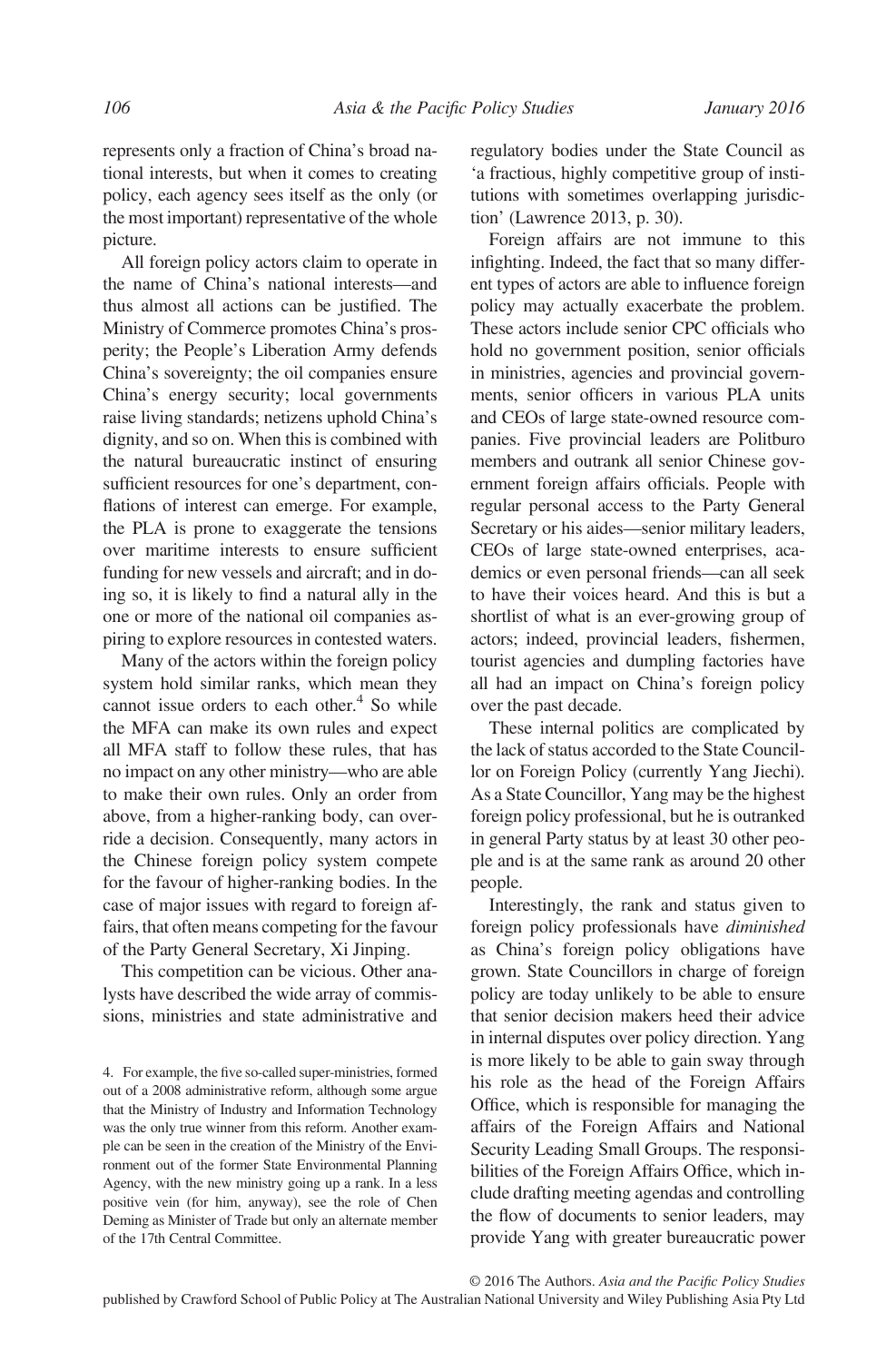than if he was only a State Councillor. However, even given Yang's ability to set the agenda of foreign policy discussions, his role in decision making is likely to be limited. Foreign affairs professionals appear to be placed within senior decision-making bodies largely to provide information and, following a decision, manage policy implementation (Jakobson & Knox 2010, p. 8).5

There are myriad competing bodies feeding information into the Chinese foreign policy decision-making system. Each agency involved in national security and foreign policy provides regular reports that reflect concerns specific to that agency's work focus. For example, the General Office of the Central Committee prepares a daily summary for leaders on major issues and intelligence information. The watch centre of the General Staff Department of the PLA delivers a daily intelligence summary and a report on the threat environment to the Politburo and the Central Military Commission. The government's public media arm, Xinhua News Agency, produces daily reports and a number of 'Reference Materials', both public and private (Qi 2008). The Foreign Ministry's diplomatic posts send through reports and cables.

All of this information can be used by foreign affairs professionals to brief senior leaders. Urgent or important issues (as decreed from earlier) involve a process of delegation and briefing before a discussion is made. Often this is done through the State Councillor for Foreign Affairs, who can order his office (the Foreign Affairs Office) to summon research reports, analyses, opinions and data from relevant government agencies, think tanks and academia. The State Councillor is then briefed, and then the State Councillor or his delegate briefs the senior leader.

This collation of information can be highly ineffective. The National Security LSG, for example, is presumed to have been set up because the Foreign Affairs LSG was seen as being not proactive enough during the 1999 bombing of

5. See also A. Doak Barnett (1985), The Making of Foreign Policy in China: Structure and Process. Westview Press: Boulder CO, p. 45

the Chinese embassy in Belgrade. Yet both of these LSGs have the same office (the Foreign Affairs Office), have the same secretary (the State Councillor for Foreign Affairs) and have the same staff writing briefings and managing documentation.6 It is hard to imagine that the briefings and information provided to either leading small group is substantially different or that one group would be any quicker in reacting to events.

This inefficient process of internal information provision creates complications in how China's foreign policy system deals with the outside world. The time it takes to provide information through 'authoritative' processes, time magnified by the many actors involved in China's foreign policy, allows other actors space and time to attempt to influence policy through public opinion and informal channels. China's media is far livelier and in some respects open to outsiders' commentary than when China's foreign policy decision-making bodies were established. Public commentators, including a number of uniformed senior military officers, publish comments in print media, television or in online forums. Most commentators have the explicit permission of their superiors to provide media commentary or submit opinion pieces. A person who has a personal connection to a senior leader—in some cases through a family member—can weigh in with a stance on foreign policy events, while the senior leaders are waiting for the system to provide them with information on the events.

Opinions and information published by Chinese official media undoubtedly influence the prism through which many people view China's foreign policy. For example, a few military officers regularly express uncompromising views about China's territorial claims in the Chinese media. While these officers may or may not have sought permission to speak out, they clearly believe that their sentiments are shared by their superior officers and that they will not be punished for speaking out. And these officers' hawkish views in turn tend to spur on media commentators and

<sup>6.</sup> Known usually as being 'one office, two signs' or 'hanging out two shingles' (gua liang ge paizi).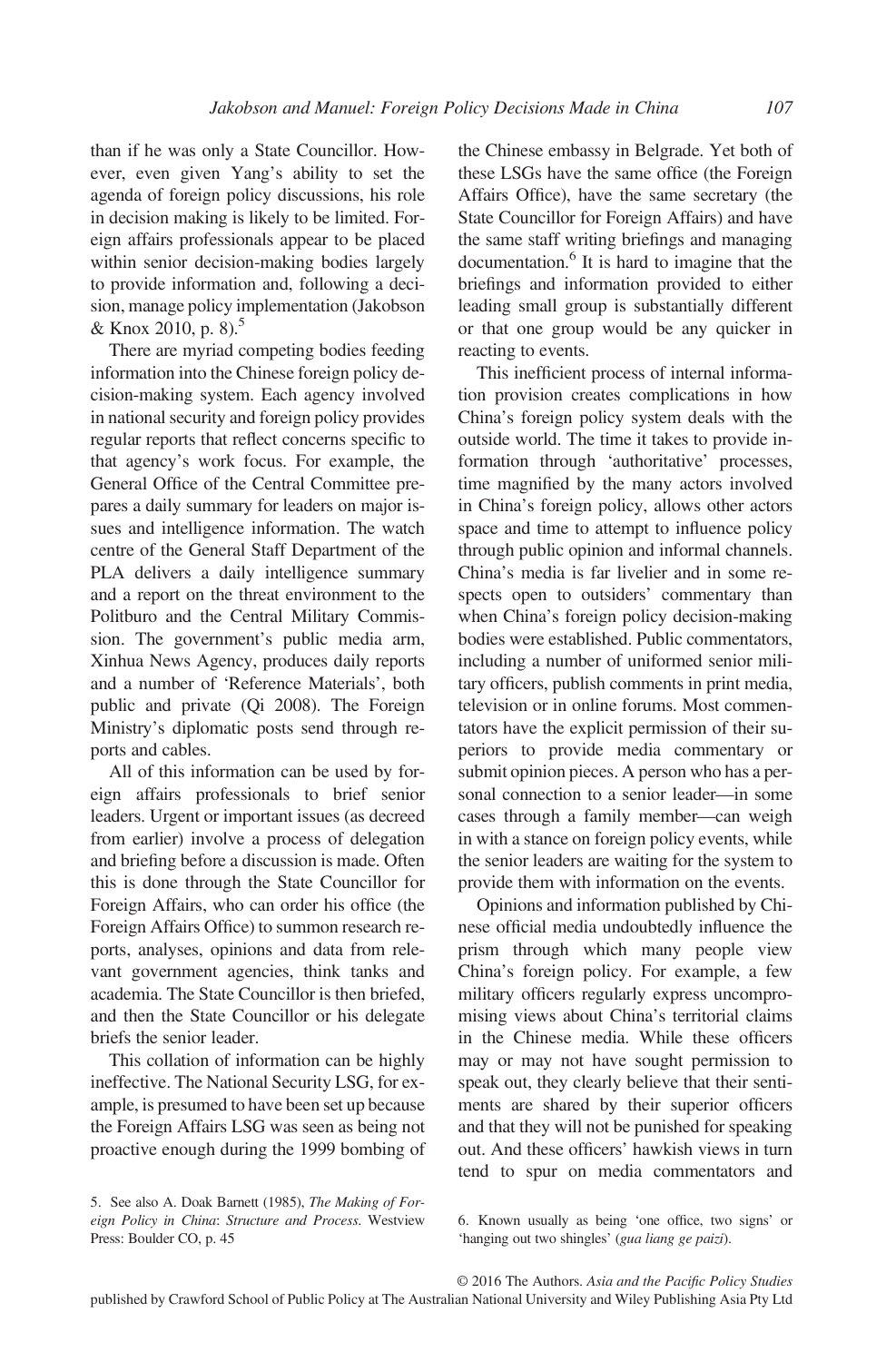'netizens' (citizens using online media) who insist on China being 'strong'. So the military officers—who nearly without exception have no operational experience as uniformed officers but are PLA propaganda specialists make inflammatory statements, stimulate further commentary calling for China to be 'strong' and then claim to have 'public opinion on their side' in a way that foreign affairs professionals cannot.

Other systems of government balance multiple competing voices by establishing guidelines on how competing opinions should be resolved (elections) and documents (such as constitutions) that provide a framework to help different actors know what to prioritise and what to ignore. This is very difficult in the Chinese foreign policy system. There is no guidance within the Chinese Constitution as to how different foreign policy actors should interact with each other, or to what the goals of China's foreign policy should be. China has almost no legislation binding the actions of national security decision makers.

Another method of balancing competing voices is to rely on official pronouncements to shape the behaviour of actors. Thus, when the delegation of power is unclear among similarly ranked entities (as described earlier), various actors can look to official statements for guidance. China has not made such official statements in most areas of foreign policy. The foreign policy process has been described as 'unclear, un-institutionalized and unregulated' (Sun 2011).

Because there are no definitive guidelines or rules guiding the behaviour of actors in the foreign policy sector, actors often use informal channels to promote their interests. Much depends on the issue at hand. For example, maritime security actors involved in the South China Sea are said to have greater freedom than those involved in the East China Sea because senior leaders are more attentive to relations with Japan than to smaller Southeast Asian nations.

This somewhat obscure information environment does not necessarily mean that foreign policy is unimportant. Rather, it is a reflection of foreign policy being traditionally seen as the domain of the Party General Secretary and the problems highlighted earlier can only be resolved with the General Secretary's imprimatur. In the final part of this article, we turn to examine the role of current General Secretary Xi Jinping.

### 1.6. The Ultimate Decision-Maker: Xi Jinping

Xi Jinping is the ultimate decision maker on foreign policy issues. This leadership role began before Xi ascended to the very top of China's power hierarchy in November 2012. Already in mid-2012, he was reportedly put in charge of a new senior leaders group tasked to focus on maritime security—the Protection of Maritime Interests LSG. In September 2012, Xi was reportedly also made head of an 'Office to Respond to the Diaoyu Crisis' (Jakobson 2013). On becoming General Secretary, Xi took the chair of most of the influential LSGs, including on Taiwan affairs, foreign affairs and national security. Xi also heads the new State Security Committee announced in October 2013 (Li & Yanzhou 2015).

Not only has Xi Jinping amassed more formal power than either of his two predecessors, Hu Jintalo (2002–2012) and Jiang Zemin (1989–2002), but Xi also appears to have taken a strong personal interest in foreign policy issues. Such a personification of policy has been rare in the Chinese system after Deng Xiaoping retreated into retirement some 25 or so years ago. In essence, Xi is now the sole coordinator of Chinese foreign and security policy.

By personifying foreign policy decision making, Xi is taking a risk. In the event of missteps, he will likely be held accountable by his fellow PSC members, and possibly by the political establishment more broadly. Public opinion, while at present clearly favourable to Xi Jinping, could also turn against him. Moreover, the top-down nature of the Chinese system means that Xi does not have any other person or group as a check on his power. By moving further from 'collective leadership' when it comes to foreign policy decision making, Xi is minimising the opportunities for his decisions to be modified.

<sup>© 2016</sup> The Authors. Asia and the Pacific Policy Studies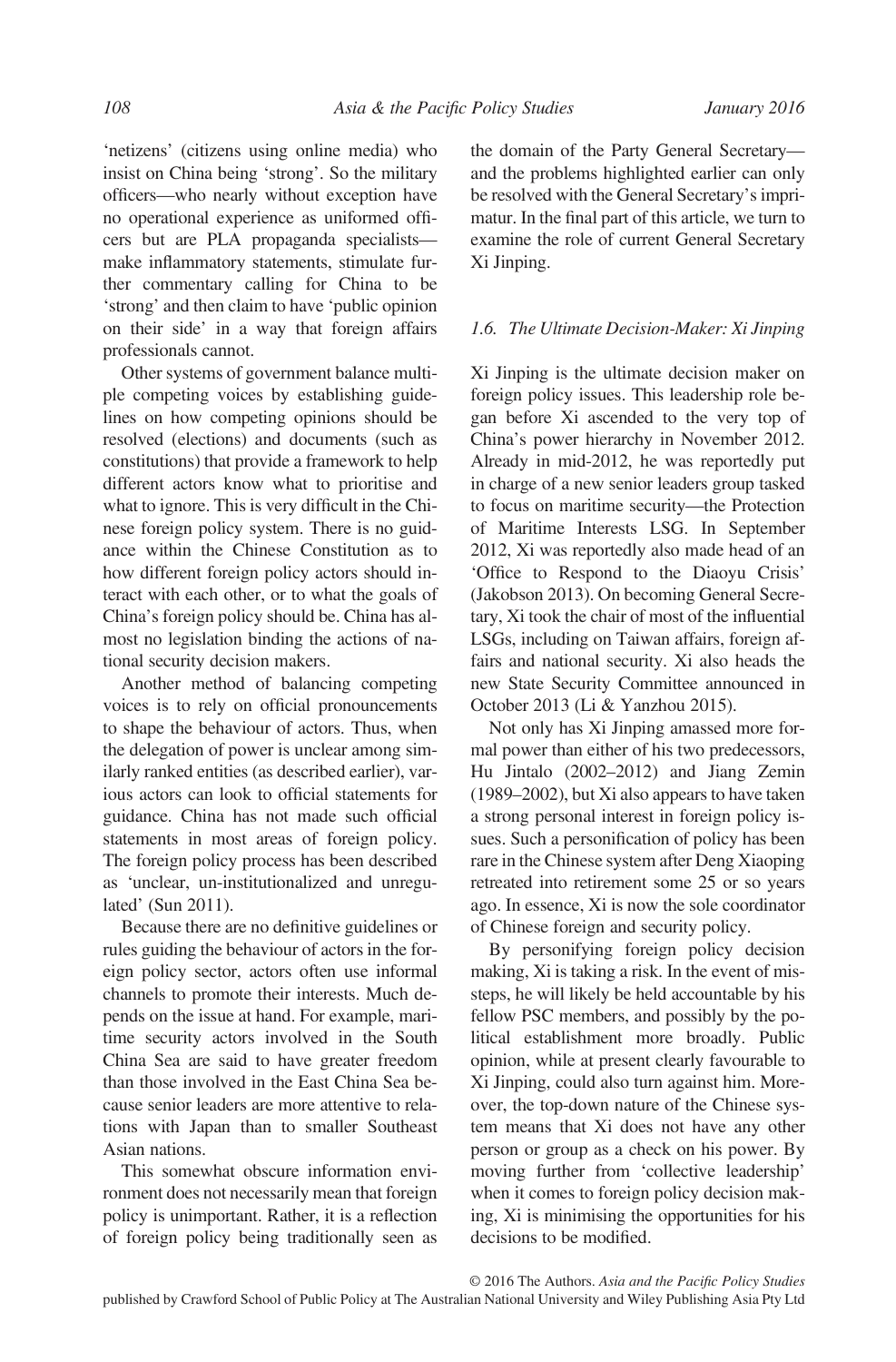One should not, however, on the basis of a few years of Xi's leadership, exaggerate the extent to which Xi's more forthright style, and formal power has changed decision making in foreign policy more generally. Reaching a consensus—or at a minimum, the perception of consensus—among the senior CPC leaders continues to be extremely important for the maintenance of political unity and stability. Furthermore, the PSC Chair has been and still is the final authority on major foreign policy decisions. Even during the Hu Jintao era, when collective leadership was emphasised more than now, Hu was the ultimate decision maker on important issues. For example, after North Korea conducted a nuclear test in 2006, Hu was said to have been compelled to personally edit the wording of China's official reaction because no one else wanted to take responsibility for such a sensitive issue (Jakobson & Knox 2010, p. 5).

Moreover, Xi has continued in his predecessors' footsteps by mostly resorting to vague language when formulating guidelines. In autocratic systems, vague statements are especially important for senior leaders as they provide room for manoeuvre. Vagueness keeps the bureaucracies and various constituencies competing for benediction and allows the leader to avoid being held accountable for any policy missteps.<sup>7</sup>

For example, Xi has insisted on ambiguous formulations on the issue of what measures China should adopt to defend its (perceived) sovereignty over disputed islands in the East and South China Seas. Tensions with neighbours over maritime rights have increased under Xi's leadership, markedly complicating China's foreign policy objectives in the region. According to an official involved in the preparation of meetings of the LSG on maritime affairs, at one point Xi made it clear that he favoured 'a determined response' to provocations to China's sovereignty and maritime interests while taking care to stress that 'doing more' should not endanger stability (Jakobson 2014, p. 29). But Xi did not articulate how

7. See for example Gordon Tullock (1987) Autocracy. Kluwers Academic Publishers: Amsterdam, p. 20.

China should show a determined response, nor how China should do more without endangering stability. Consequently, agencies that wish to 'stand up for China's rights more actively'—actors who do not include the MFA—state that they are 'greatly strengthened by Xi's leadership'. But other actors can counterclaim that their actions are better suited to 'not endangering stability'.

One can presume that Xi's decision to take charge of all of these different small groups and offices at least in part reflects an acknowledgement that China needs to better coordinate its foreign policy decision making to ensure that implementation of agreed-upon policies is more consistent.

Whether or not Xi can possibly manage to keep all these bureaucratic reins in his hands is an open question. Can one human being be responsible for so much and still operate effectively?

Xi's ability to weigh up costs and benefits is hindered by the same problems with regard to information, which were discussed in the previous section. An objective assessment of the consequences of any given foreign policy decision may not always be the highest priority for the many actors competing for Xi's limited attention. According to an analyst at a prominent Chinese think tank, 'I am a producer of information. The senior leaders are my customers, and their written comments/instructions are the purpose of my existence.' (Sun 2011) Analysts who think it is their task to try to persuade Xi are likely to factor in what they think of Xi's own interpretation and interests. Xi has already been stung by a lack of independent analysis, being caught off guard by the failure of his own Taiwan analysts to accurately predict the results of local elections in Taiwan (Hornby 2015).

In sum, by taking personal command of all of the foreign policy bodies, Xi needs to also personally arbitrate the many conflicting interests within the system. But Xi is unlikely to untangle the confused policy making structure that exacerbates these conflicting interests, as that would create bureaucratic losers. Yet in personifying foreign policy, Xi faces the dilemma that any decision he makes will be used